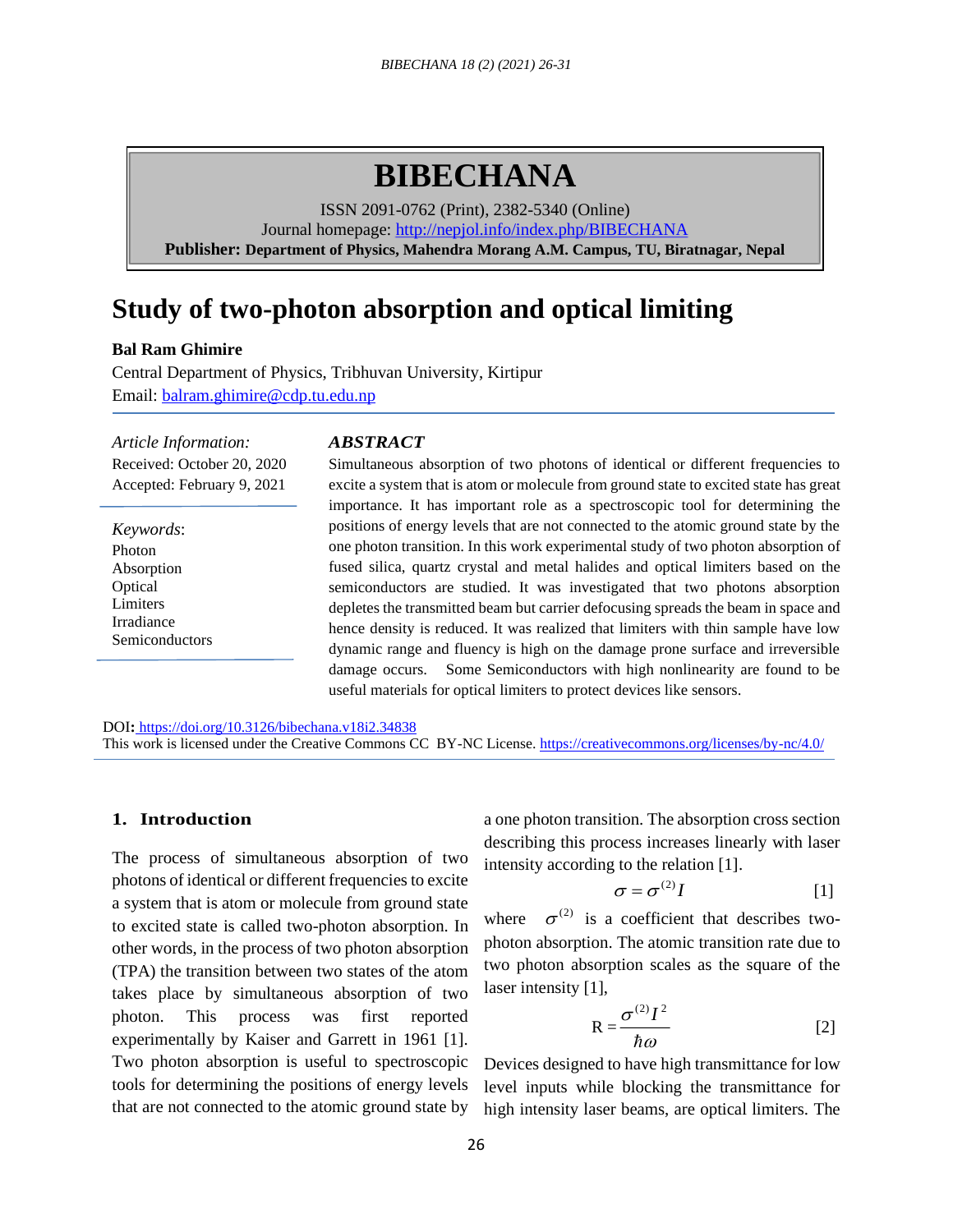first optical limiters for cw laser were based on the thermal lensing in absorbing liquid that is heating reduced the index causing thermal blooming resulting in a beam that was no longer focused in an imaging system. It is desirable for a limiter to keep its transmitted focusable energy below about 1mJ even for inputs up to many milli Joules, while maintaining a linear transmittance of approximately 50%. Two photon absorption, self-focusing in Kerr liquids, nonlinear scattering from carbon particle suspensions and among other processes have been suggested for pulsed laser sources. The focusable energy depends on the particular type of system the limiter is to protect. For example, for the human eye, a good measure of the focusable energy is that which falls within a 1.5 mrad diameter in the final focal plane. The device must have a high damage threshold. Basic requirement for a material to be good optical limiter are: (1) High damage threshold, (2) Fast response, (3) An excited state absorption cross-section that exceeds the good state absorption cross-section. To meet all these demanding specifications research has progressed on two fronts. The first is to synthesize and characterize new limiting materials and second is to design new optical geometries that maximize the range of protection using available materials. For a limiter it must have a high linear transmission for low input energy or power and large dynamic range at which device damage to the limiting input. The ideal optical limiter has the characteristics as shown in the figure-1. Main application of the optical limiter is for sensor protection and damage to detectors is almost always determined by fluence that is irradiance, these are the quantity of interest for the output of the limiter.

For high transmission at low input, we must have low linear absorption. These criteria lead to the use of two-photon absorption process is shown in fig-2.

In 1964-1967 Leite et al. described nonlinear refraction as a means to measure low absorption in liquids and demonstrated an optical limiter that used thermal blooming in Nitrobenzene and along with a

spatial filter, regulated the output power of a cw Argon laser to 30mW. In 1966 Reickhoff reported irradiance dependent self-defocusing in liquids. In 1969 Geusic et al. reported limiting behavior in Si attributed to stepwise nonlinear absorption with 1.06 micrometer radiation. Bogges et al. shoed fluence limiting in Si that was due to combination of nonlinear absorption with a refractive contribution induced by the photoexcitation of free carriers. Ralston and Chang described the use of two photon absorption for optical limiting and conducted power limiting experiments in a series of semiconductors like GaAs, CdSe, and CdS. In  $1980 \text{ CS}_2$  was tested as a limiting medium. An apparent advantage of liquid-based limiters is that they self-heal, permitting high dynamic ranges limited only by damage to cell windows. The response time has been shown to be 2 p sec in the visible. The limiting power can be varied by adjusting the concentration of  $CS<sub>2</sub>$ in solvents. Soileau et al. described that when picoseconds pulses were used in a comparative study of limiting in seven liquid crystals, two photon absorption was responsible for the limiting behavior. Bjorkholm et al. built advice that uses the selffocusing in sodium vapor that is due to near-resonant excitation at a wavelength of 590 nm. Some of the largest nonlinearities exhibited to date are in semiconductors.



Power or Energy Input

**Fig. 1**: Irradiance output of an ideal Optical Limiter as a function of input power of energy [2].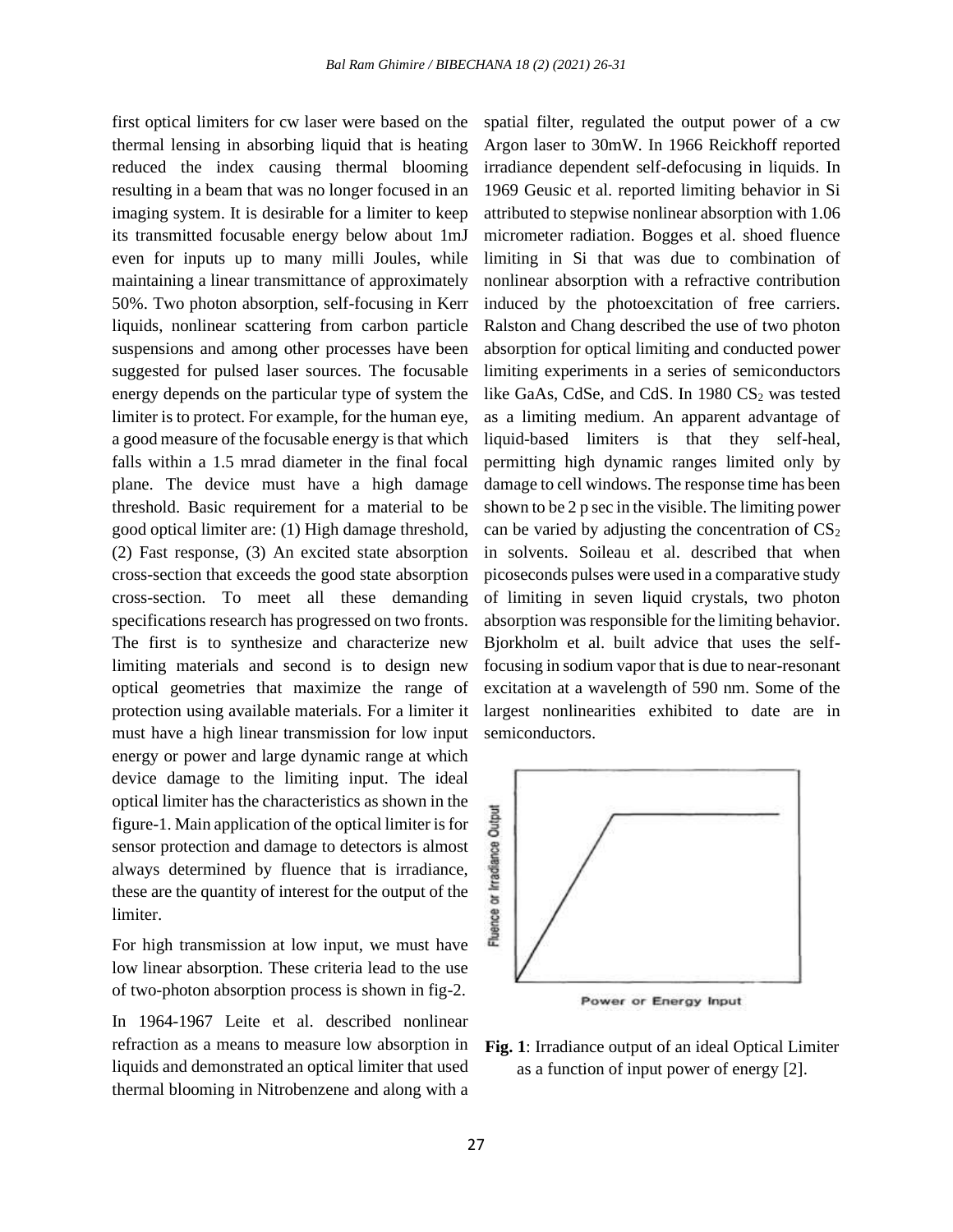In this work description of the experimental determination of two-photon absorption coefficient in fused Silica, crystalline quartz and some alkali halides are given on the basis of Stephen A. Slattery and co-workers. Report of the detailed operational characteristics and a theoretical description of optical limiters based on two-photon absorption and the subsequent photo-generated free-carrier defocusing in semiconductors are given.



**Fig**. **2**: Two photon absorption.

## **2. Theory and Methodology**

## **Experimental determination of two-photon absorption coefficient**

In 2020 Nugroho et al. realized that for many applications potential can be hold by two photon absorption and predicted that two-photon absorption occur coherent and incoherent biexcitation transition [3]. Stephen A. Slattery and D. N. Nikogasyan described two photon absorption properties of some common UV materials like fused silica, quartz,  $CaF<sub>2</sub>$ , and BaF2, using the fifth harmonic of Nd-glass laser radiation at 211nm. They determined TPA coefficient with the help of following experimental set up as shown in the fig-3. The pulses at fundamental frequency at 1055nm, 800  $\mu$ *J*, with repetition rate 27 Hz and fourth harmonic at  $264$ nm,  $400 \, \mu J$ , with repetition rate 27 Hz were directed into the 0.2 mm thick beta-Barium-Borate ( $\beta$ -BaB<sub>2</sub>O<sub>4</sub>) crystal cut for first type nonlinear Sum-frequency Mixing such that the angle between two pulses was about  $7<sup>0</sup>$  in vertical plane.

The energy stability of 211nm radiation was  $100 \, \mu J$ [ 5, 6,7,8, 9]. To achieve the time coincidence between the interacting pulses inside the nonlinear crystal the manually optical delay was used. To control the energy incident on the energy detector small part of UV pulse was reflected to the energy detector by a selected Suprasil fused Silica plate at near normal incidence. There is a plane-convex CaF<sup>2</sup> lens to change the cross-sectional area of the laser beam. The samples were placed on a mountable table along the axis of UV beam behind the lens. There is another detector placed 10 cm in front of the focal point which restrict the movement of sample towards the beam focus in order to protect it from damage [5].

Similarly, Hagen et al. calculated two photon absorption coefficients of ten different semiconductors using the following model [11].

$$
\beta = k \sqrt{E_p} \frac{F_2 (2\hbar \omega) / E_g}{n^2 E_g^3}
$$
 (3)

where n is linear refractive index  $E_p$  and  $E_g$  are in electron volts, constant k is was found to be 2600 to 3600.



**Fig. 3:** Experimental set up for determination of two photon absorption coefficient [3].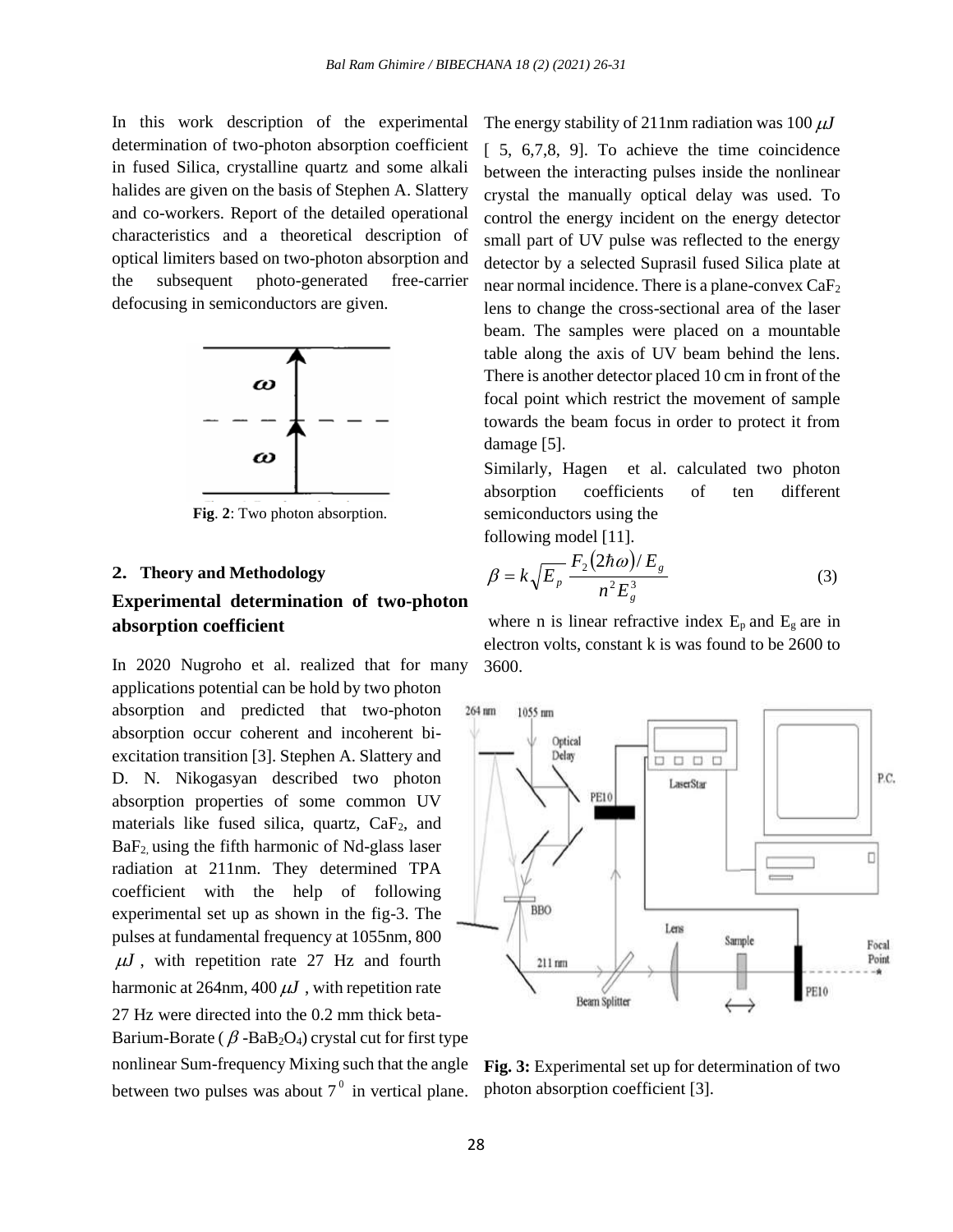### **Optical limiting with semiconductors**

E. W. Van Stryland and coworkers described the optical limiting with semiconductors. In 2020 Qian et al. demonstrated reflection-mode pulse limiters using nano-scale refractory films of Aluminium based metallic quantum well and investigated that such a device could provide large and ultra-fast Kerr-type optical non-linarites [4].

When the thick samples of semiconductor like ZnSe, GaAs were used, the large nonlinearities of semiconductor could be used to prevent damage [5, 6, 10, 11]. When the light was focused tightly into the bulk of the materials, the nonlinear absorption combines with nonlinear refraction and keeps the irradiance within the semiconductor below the damage threshold and becomes self-protecting. If low input limiting threshold is maintained the irradiance reduces on the surface, at high inputs the two photon absorption and defocusing reduce the irradiance in the bulk preventing damage. Such situation cannot be explained quantitatively, though it can be explained qualitatively [2].

Schematic drawing of the thick limiter geometry has been shown in the figure 5. The solid lines show linear beam propagation for low inputs and the dashed lines show the beam for high inputs. Two photons absorption depletes the transmitted beam but carrier defocusing spreads the beam in space and hence density is reduced. It was noted that limiters with thin sample have low dynamic range and fluence is high on the damage prone surface and irreversible damage occurs within 1 or 2 orders of magnitude of limiting. To reduce this problem is to use thick samples having large thickness than depth of the focus and to focus into the bulk of the materials reducing the irradiance on the damage prone -surface. At low inputs the thick limiter acts linearly as thin limiter. But at thin limiter's threshold thick limiter does not act as linear at the region within the focal volume. Because at that region the irradiance become high enough to have significant two photon absorption along with carrier defocusing.

## **Monolithic optical limiter**

Optical limiters for the visible based on ZnSe and ZnS were built by the process of combination of absorption and refraction. These limiters work well for picoseconds inputs [11]. The geometrical arrangement of a monolithic optical limiter has been given in the figure 7. The solid lines show the optical path for inputs and dashed lines represent the optical paths for high inputs. This device acts as a unity power inverting lens for the low inputs. The design of the monolithic optical limiter takes the damageprone surface as far from focus as is possible to maintain high irradiance within the bulk, so that there would be maximum dynamic range. The out of the mode locked Nd: YAG laser was collimated to a spot size of 1mm and directed into the device. For ZnSe device limiting energy was found to be 10nJ with 300W, 30ps and FWHM into  $0.53 \mu$  m pulse and dynamic range  $10<sup>4</sup>$ .

The optical damage to the bulk of the material was prevented by combining the effect of depletion due to TPA and carrier defocusing before the focal position determined by linear optics. Thus monolithic limiter is self-protecting against high irradiance nano and picoseconds pulses. When they focused nanoseconds pulses less tightly into plane parallel to ZnSe and ZnS samples, they found that the devices suffered bulk damage. But when they focused tightly the focus volume become small and the thermal nonlinearity. caused damage. However, problem can be overcome by using materials with a negative thermal nonlinearity.



**Fig**. **4**: Schematic diagram of thick limiter geometry.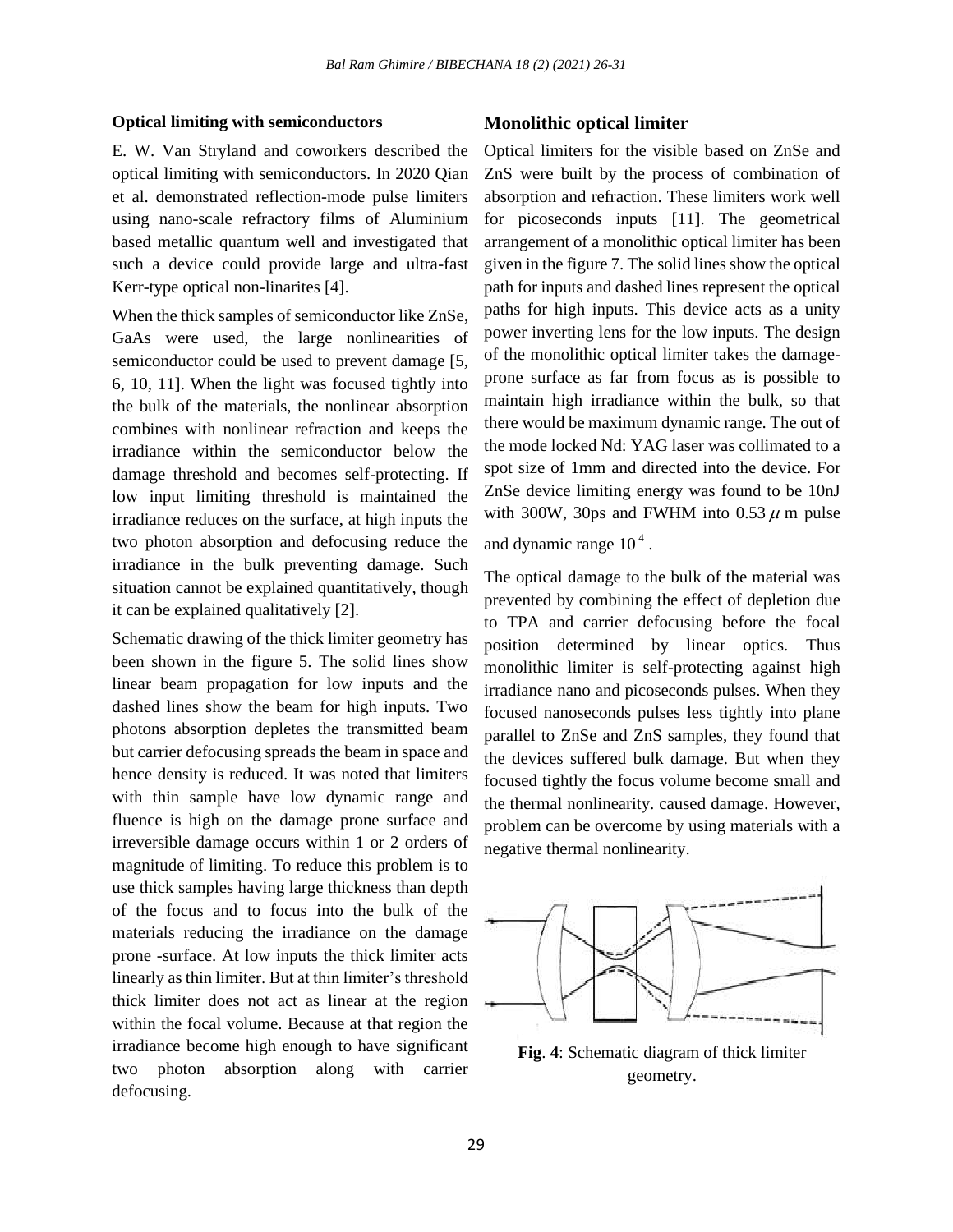

**Fig**. **5**: Monolithic Optical limiter [2].

## **3. Result and Discussion**

The UV beam irradiance was varied in the range 2-40GW/cm<sup>2</sup> At room temperature incident and transmitted pulse energies were measured by using Photo Electric detector PE10 connected to Laser Star energy meter system. Here the position of the sample is so adjusted that allowed them to avoid selffocusing. When these conditions were fulfilled there would be no break-up and filamentation of beam. They recorded the transmittance irradiance dependencies and fitted them with the theoretical curve using Mathematica package that has been shown in fig-4. The beam diameter was measured by measuring the energy transmittance through an aperture placed at the center of the beam symmetrically around the optical axis. The average value for the beam diameter at FWHM was  $2.2 \pm 0.1$ mm and pulse duration value at 211nm was  $250 \pm$ 20 fs and  $220 \pm 10$  fs at 264 at 1/e level.

By measuring the beam diameter and pulse duration they calculated the values of two photon absorption coefficients of samples at different wavelengths which are given in the table-1.

Van Stryland and co-workers observed that at the aperture 30cm behind the second lens, of the thick ZnSe optical limiter the transmitted energy varies with incident energy as shown in the figure 6. Where (a) represent the linear transmission, (b) represents the effect of two photon absorption showing all energy collected and (c) indicates the transmitted energy through an aperture as a function of the input  $0.53 \mu$  m picoseconds pulses.



**Fig**. **6**: Transmittance as a function of incident LASER intensity for fused Silica [2].

**Table-1**: Two photon absorption coefficients of samples at different wavelengths.

| <b>Materials</b>    | $\lambda(nm)$ | $\beta(10^{-11}cm/W)$ |
|---------------------|---------------|-----------------------|
| <b>Fused Silica</b> | 211           | $50 + 8$              |
|                     | 248           | $4.5 \pm 2.9$         |
|                     | 264           | $1.7 + 0.2$           |
| Crystalline         | 211           | $59 + 8$              |
| Quartz              | 264           | $1.2 \pm 0.2$         |
|                     | 211           | $58 + 9$              |
| Barium Fluoride     | 258           | $11 \pm 7$            |
|                     | 211           | $26 \pm 5$            |
| Calcium Fluoride    | 248           | $0.8 + 0.5$           |

This shows that the limiting is weakly dependent on the focal length of the second lens and distance to the aperture. With the help of limiter at this configuration using picoseconds 0.5  $\mu$  m pulses and tight focusing they obtained limiting energies down to 14 nJ corresponding to a peak power of 400w with dynamic range1000.